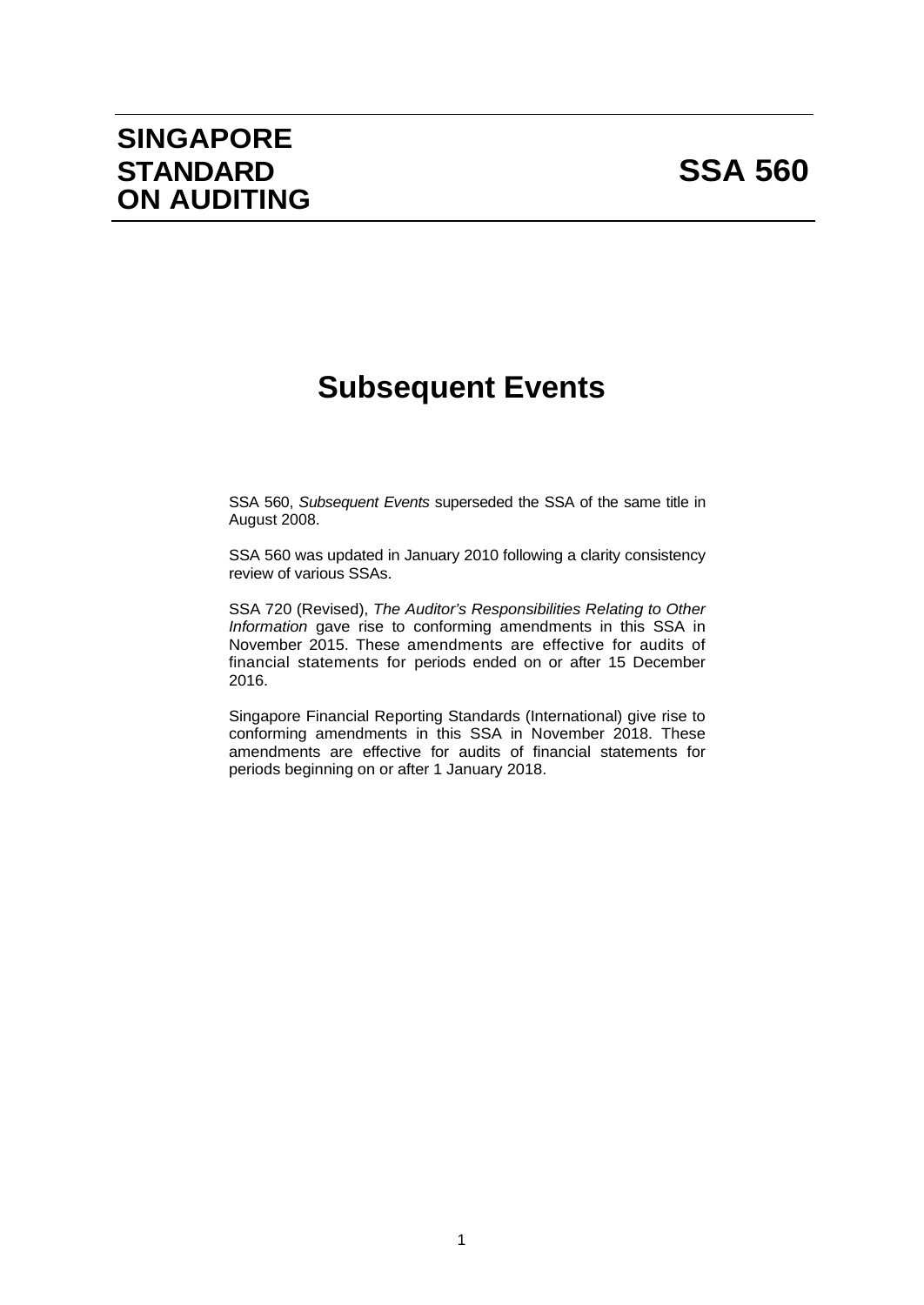# **SINGAPORE STANDARD ON AUDITING 560 SUBSEQUENT EVENTS**

(Effective for audits of financial statements for periods beginning on or after 1 January 2018)

# **CONTENTS**

|                                                                                                                                                                                         | Paragraph      |
|-----------------------------------------------------------------------------------------------------------------------------------------------------------------------------------------|----------------|
| Foreword                                                                                                                                                                                |                |
| <b>Introduction</b>                                                                                                                                                                     |                |
| Scope of this SSA                                                                                                                                                                       | 1              |
| <b>Subsequent Events</b>                                                                                                                                                                | 2              |
| <b>Effective Date</b>                                                                                                                                                                   | 3              |
| <b>Objectives</b>                                                                                                                                                                       | 4              |
| <b>Definitions</b>                                                                                                                                                                      | 5              |
| <b>Requirements</b>                                                                                                                                                                     |                |
| Events occurring between the Date of the Financial Statements and the Date of the<br><b>Auditors Report</b>                                                                             | $6-9$          |
| Facts Which Become Known to the Auditor after the Date of the Auditors Report<br>but before the Date the Financial Statements are Issued                                                | $10 - 13$      |
| Facts Which Become Known to the Auditor after the Financial Statements Have<br>Been Issued                                                                                              | 14-17          |
| <b>Application and Other Explanatory Material</b>                                                                                                                                       |                |
| Scope of this SSA                                                                                                                                                                       | A <sub>1</sub> |
| Definitions                                                                                                                                                                             | A2-A5          |
| Events Occurring between the Date of the Financial Statements and the Date of the<br><b>Auditors Report</b>                                                                             | A6-A10         |
| Facts Which Become Known to the Auditor after the Date of the Auditors Report<br>but before the Date the Financial Statements are Issued                                                | A11-A17        |
| Facts Which Become Known to the Auditor after the Financial Statements Have<br>Been Issued                                                                                              | A18-A20        |
| Singapore Standard on Auditing (SSA) 560, Subsequent Events should be read in conjunction<br>with SSA 200, Overall Objectives of the Independent Auditor and the Conduct of an Audit in |                |

*Accordance with Singapore Standards on Auditing*.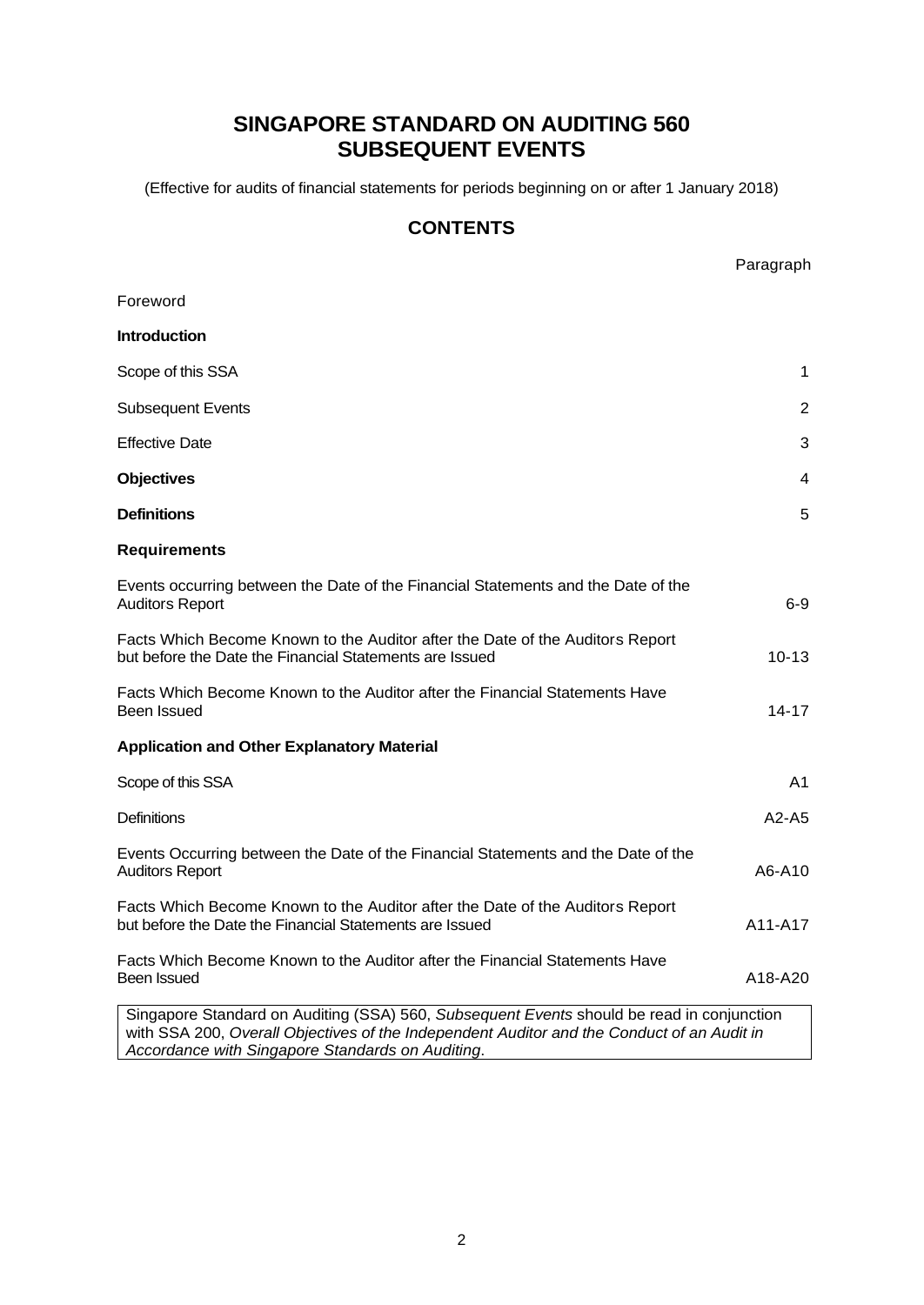# **SINGAPORE STANDARD SSA 560 ON AUDITING**

# **Foreword**

This Standard is based on International Standard on Auditing 560, with such amendments as were considered appropriate for local adoption.

# **Introduction**

# **Scope of this SSA**

1. This Singapore Standard on Auditing (SSA) deals with the auditor's responsibilities relating to subsequent events in an audit of financial statements. It does not deal with matters relating to the auditor's responsibilities for other information obtained after the date of the auditor's report, which are addressed in SSA 720 (Revised).1 However, such other information may bring to light a subsequent event that is within the scope of this SSA. (Ref: Para. A1)

# **Subsequent Events**

- 2. Financial statements may be affected by certain events that occur after the date of the financial statements. Many financial reporting frameworks specifically refer to such events.<sup>2</sup> Such financial reporting frameworks ordinarily identify two types of events:
	- (a) Those that provide evidence of conditions that existed at the date of the financial statements; and
	- (b) Those that provide evidence of conditions that arose after the date of the financial statements.

SSA 700 (Revised) explains that the date of the auditor's report informs the reader that the auditor has considered the effect of events and transactions of which the auditor becomes aware and that occurred up to that date.<sup>3</sup>

# **Effective Date**

3. This SSA is effective for audits of financial statements for periods beginning on or after 1 January 2018.

# **Objectives**

- 4. The objectives of the auditor are:
	- (a) To obtain sufficient appropriate audit evidence about whether events occurring between the date of the financial statements and the date of the auditor's report that require adjustment of, or disclosure in, the financial statements are appropriately reflected in those financial statements in accordance with the applicable financial reporting framework; and

<sup>-</sup><sup>1</sup> SSA 720 (Revised), *The Auditor's Responsibilities Relating to Other Information*

<sup>2</sup> For example, Singapore Financial Reporting Standard (International) 1-10, *Events After the Reporting Period* and Financial Reporting Standard in Singapore (FRS) 10, *Events After the Reporting Period* deal with the treatment in financial statements of events, both favorable and unfavorable, that occur between the date of the financial statements (referred to as the "end of the reporting period" in the FRS) and the date when the financial statements are authorized for issue.

<sup>&</sup>lt;sup>3</sup> SSA 700 (Revised), *Forming an Opinion and Reporting on Financial Statements*, paragraph A66.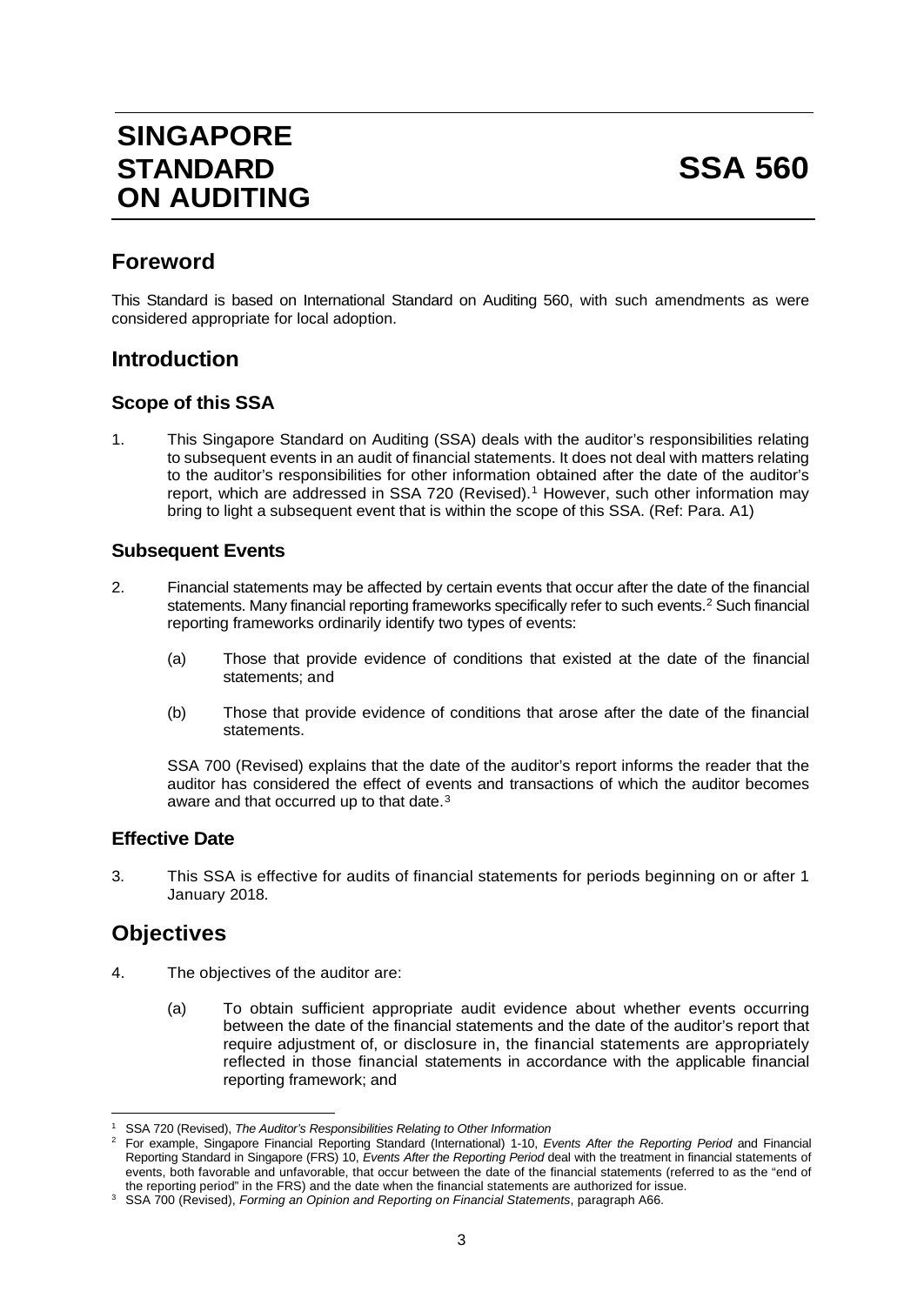(b) To respond appropriately to facts that become known to the auditor after the date of the auditor's report, that, had they been known to the auditor at that date, may have caused the auditor to amend the auditor's report.

# **Definitions**

- 5. For purposes of the SSAs, the following terms have the meanings attributed below:
	- (a) Date of the financial statements The date of the end of the latest period covered by the financial statements.
	- (b) Date of approval of the financial statements The date on which all the statements that comprise the financial statements, including the related notes, have been prepared and those with the recognized authority have asserted that they have taken responsibility for those financial statements. (Ref: Para. A2)
	- (c) Date of the auditor's report The date the auditor dates the report on the financial statements in accordance with SSA 700 (Revised). (Ref: Para. A3)
	- (d) Date the financial statements are issued The date that the auditor's report and audited financial statements are made available to third parties. (Ref: Para. A4-A5)
	- (e) Subsequent events Events occurring between the date of the financial statements and the date of the auditor's report, and facts that become known to the auditor after the date of the auditor's report.

# **Requirements**

# **Events Occurring between the Date of the Financial Statements and the Date of the Auditor's Report**

- 6. The auditor shall perform audit procedures designed to obtain sufficient appropriate audit evidence that all events occurring between the date of the financial statements and the date of the auditor's report that require adjustment of, or disclosure in, the financial statements have been identified. The auditor is not, however, expected to perform additional audit procedures on matters to which previously applied audit procedures have provided satisfactory conclusions. (Ref: Para. A6)
- 7. The auditor shall perform the procedures required by paragraph 6 so that they cover the period from the date of the financial statements to the date of the auditor's report, or as near as practicable thereto. The auditor shall take into account the auditor's risk assessment in determining the nature and extent of such audit procedures, which shall include the following: (Ref: Para. A7-A8)
	- (a) Obtaining an understanding of any procedures management has established to ensure that subsequent events are identified.
	- (b) Inquiring of management and, where appropriate, those charged with governance as to whether any subsequent events have occurred which might affect the financial statements. (Ref: Para. A9)
	- (c) Reading minutes, if any, of the meetings, of the entity's owners, management and those charged with governance, that have been held after the date of the financial statements and inquiring about matters discussed at any such meetings for which minutes are not yet available. (Ref: Para. A10)
	- (d) Reading the entity's latest subsequent interim financial statements, if any.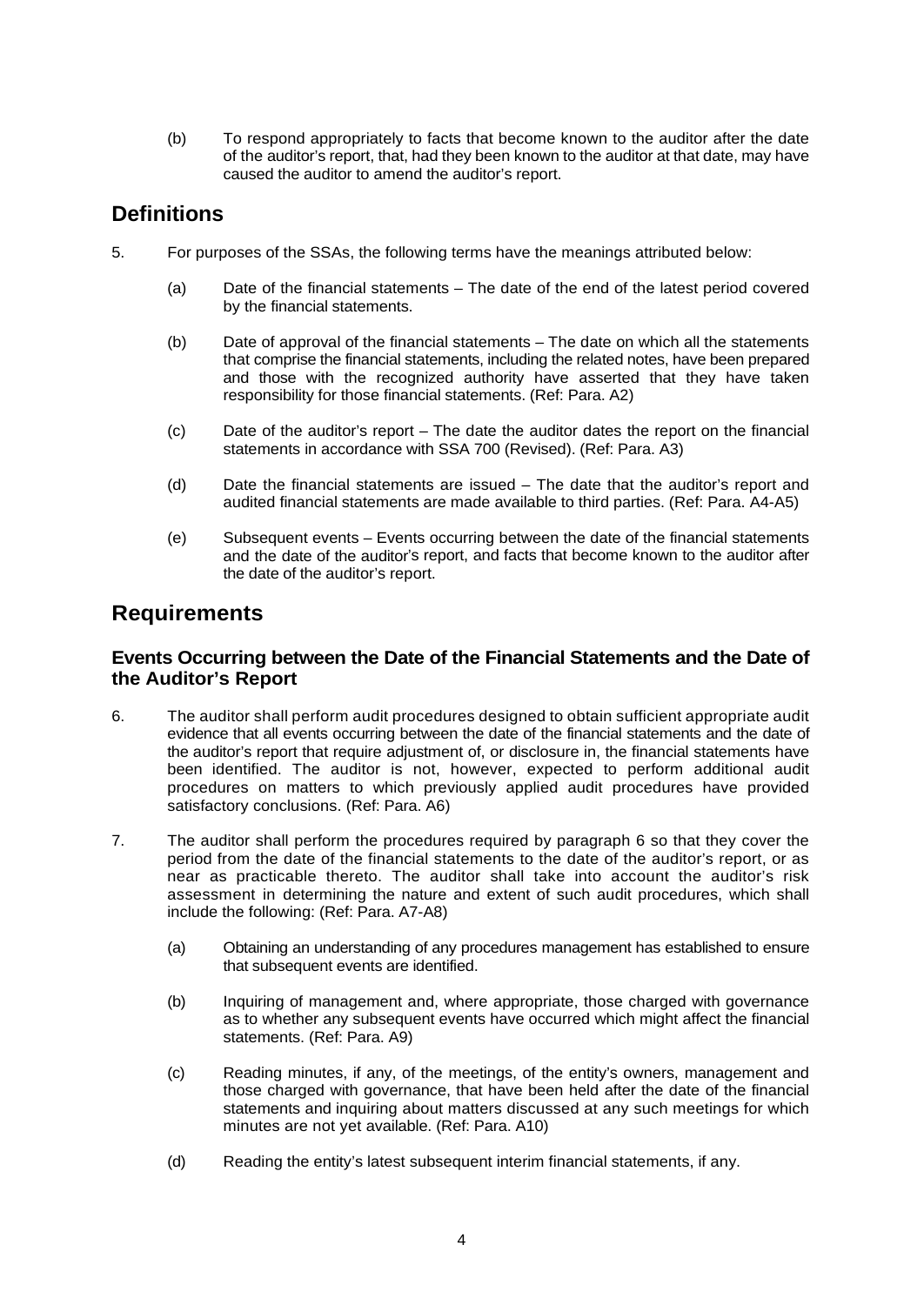8. If, as a result of the procedures performed as required by paragraphs 6 and 7, the auditor identifies events that require adjustment of, or disclosure in, the financial statements, the auditor shall determine whether each such event is appropriately reflected in those financial statements in accordance with the applicable financial reporting framework.

#### *Written Representations*

9. The auditor shall request management and, where appropriate, those charged with governance, to provide a written representation in accordance with SSA 580 $4$  that all events occurring subsequent to the date of the financial statements and for which the applicable financial reporting framework requires adjustment or disclosure have been adjusted or disclosed.

### **Facts Which Become Known to the Auditor after the Date of the Auditor's Report but before the Date the Financial Statements Are Issued**

- 10. The auditor has no obligation to perform any audit procedures regarding the financial statements after the date of the auditor's report. However, if, after the date of the auditor's report but before the date the financial statements are issued, a fact becomes known to the auditor that, had it been known to the auditor at the date of the auditor's report, may have caused the auditor to amend the auditor's report, the auditor shall: (Ref: Para. A11-A12)
	- (a) Discuss the matter with management and, where appropriate, those charged with governance.
	- (b) Determine whether the financial statements need amendment and, if so,
	- (c) Inquire how management intends to address the matter in the financial statements.
- 11. If management amends the financial statements, the auditor shall:
	- (a) Carry out the audit procedures necessary in the circumstances on the amendment.
	- (b) Unless the circumstances in paragraph 12 apply:
		- (i) Extend the audit procedures referred to in paragraphs 6 and 7 to the date of the new auditor's report; and
		- (ii) Provide a new auditor's report on the amended financial statements. The new auditor's report shall not be dated earlier than the date of approval of the amended financial statements.
- 12. Where law, regulation or the financial reporting framework does not prohibit management from restricting the amendment of the financial statements to the effects of the subsequent event or events causing that amendment and those responsible for approving the financial statements are not prohibited from restricting their approval to that amendment, the auditor is permitted to restrict the audit procedures on subsequent events required in paragraph 11(b)(i) to that amendment. In such cases, the auditor shall either:
	- (a) Amend the auditor's report to include an additional date restricted to that amendment that thereby indicates that the auditor's procedures on subsequent events are restricted solely to the amendment of the financial statements described in the relevant note to the financial statements; or (Ref: Para. A13)
	- (b) Provide a new or amended auditor's report that includes a statement in an Emphasis of Matter paragraph<sup>5</sup> or Other Matter paragraph that conveys that the auditor's procedures on subsequent events are restricted solely to the amendment of the financial statements as described in the relevant note to the financial statements.

<sup>-</sup><sup>4</sup> SSA 580, *Written Representations*.

<sup>5</sup> See SSA 706 (Revised), *Emphasis of Matter Paragraphs and Other Matter Paragraphs in the Independent Auditor's Report*.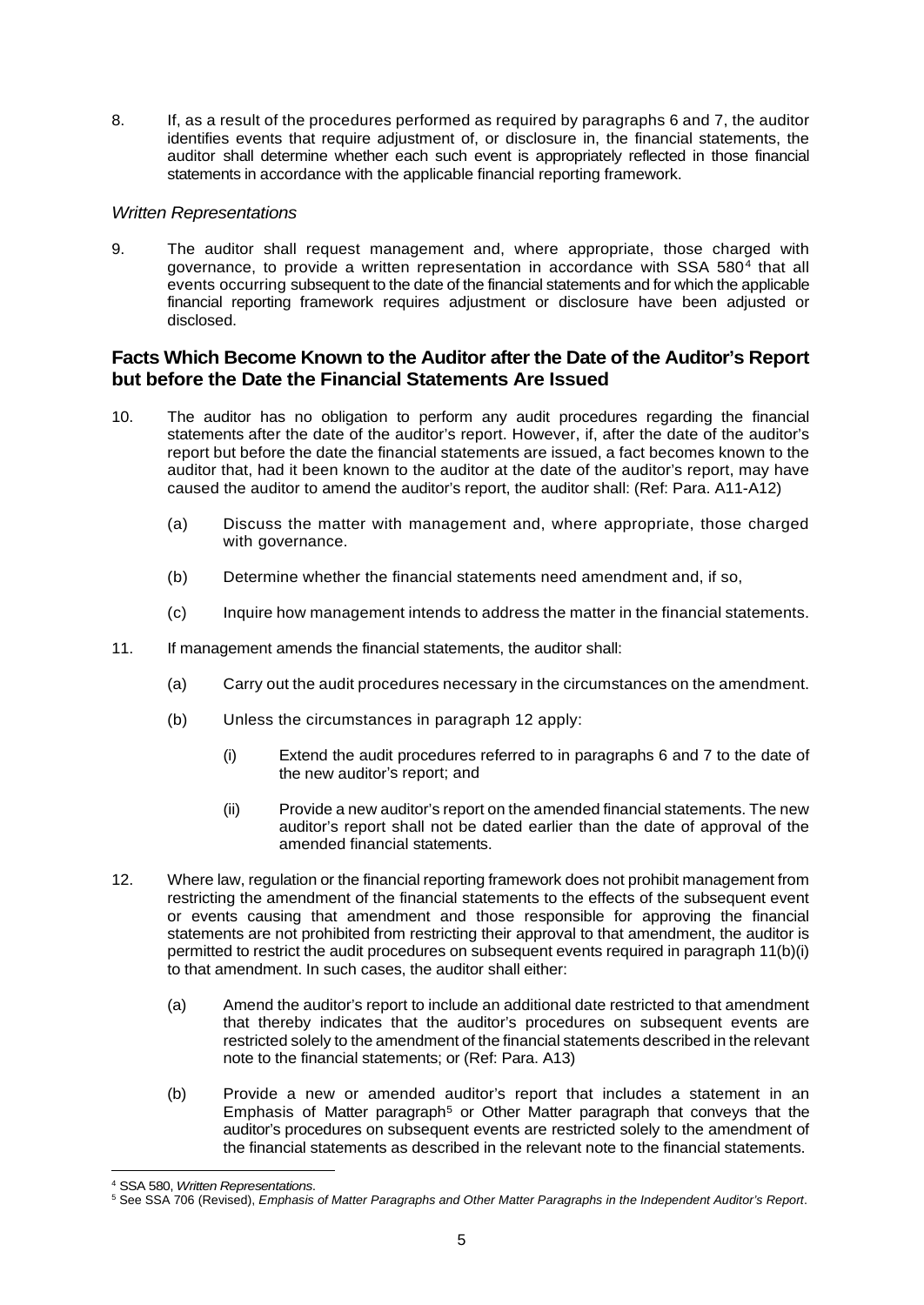- 13. In some jurisdictions, management may not be required by law, regulation or the financial reporting framework to issue amended financial statements and, accordingly, the auditor need not provide an amended or new auditor's report. However, if management does not amend the financial statements in circumstances where the auditor believes they need to be amended, then: (Ref: Para. A14-A15)
	- (a) If the auditor's report has not yet been provided to the entity, the auditor shall modify the opinion as required by SSA 705 (Revised)<sup>6</sup> and then provide the auditor's report; or
	- (b) If the auditor's report has already been provided to the entity, the auditor shall notify management and, unless all of those charged with governance are involved in managing the entity, those charged with governance, not to issue the financial statements to third parties before the necessary amendments have been made. If the financial statements are nevertheless subsequently issued without the necessary amendments, the auditor shall take appropriate action, to seek to prevent reliance on the auditor's report. (Ref. Para: A16-A17)

### **Facts Which Become Known to the Auditor after the Financial Statements Have Been Issued**

- 14. After the financial statements have been issued, the auditor has no obligation to perform any audit procedures regarding such financial statements. However, if, after the financial statements have been issued, a fact becomes known to the auditor that, had it been known to the auditor at the date of the auditor's report, may have caused the auditor to amend the auditor's report, the auditor shall:
	- (a) Discuss the matter with management and, where appropriate, those charged with governance;
	- (b) Determine whether the financial statements need amendment; and, if so,
	- (c) Inquire how management intends to address the matter in the financial statements.
- 15. If management amends the financial statements, the auditor shall: (Ref: Para. A19)
	- (a) Carry out the audit procedures necessary in the circumstances on the amendment.
	- (b) Review the steps taken by management to ensure that anyone in receipt of the previously issued financial statements together with the auditor's report thereon is informed of the situation.
	- (c) Unless the circumstances in paragraph 12 apply:
		- (i) Extend the audit procedures referred to in paragraphs 6 and 7 to the date of the new auditor's report, and date the new auditor's report no earlier than the date of approval of the amended financial statements; and
		- (ii) Provide a new auditor's report on the amended financial statements.
	- (d) When the circumstances in paragraph 12 apply, amend the auditor's report, or provide a new auditor's report as required by paragraph 12.
- 16. The auditor shall include in the new or amended auditor's report an Emphasis of Matter paragraph or Other Matter paragraph referring to a note to the financial statements that more extensively discusses the reason for the amendment of the previously issued financial statements and to the earlier report provided by the auditor.

<u>.</u>

<sup>6</sup> SSA 705 (Revised), *Modifications to the Opinion in the Independent Auditor's Report.*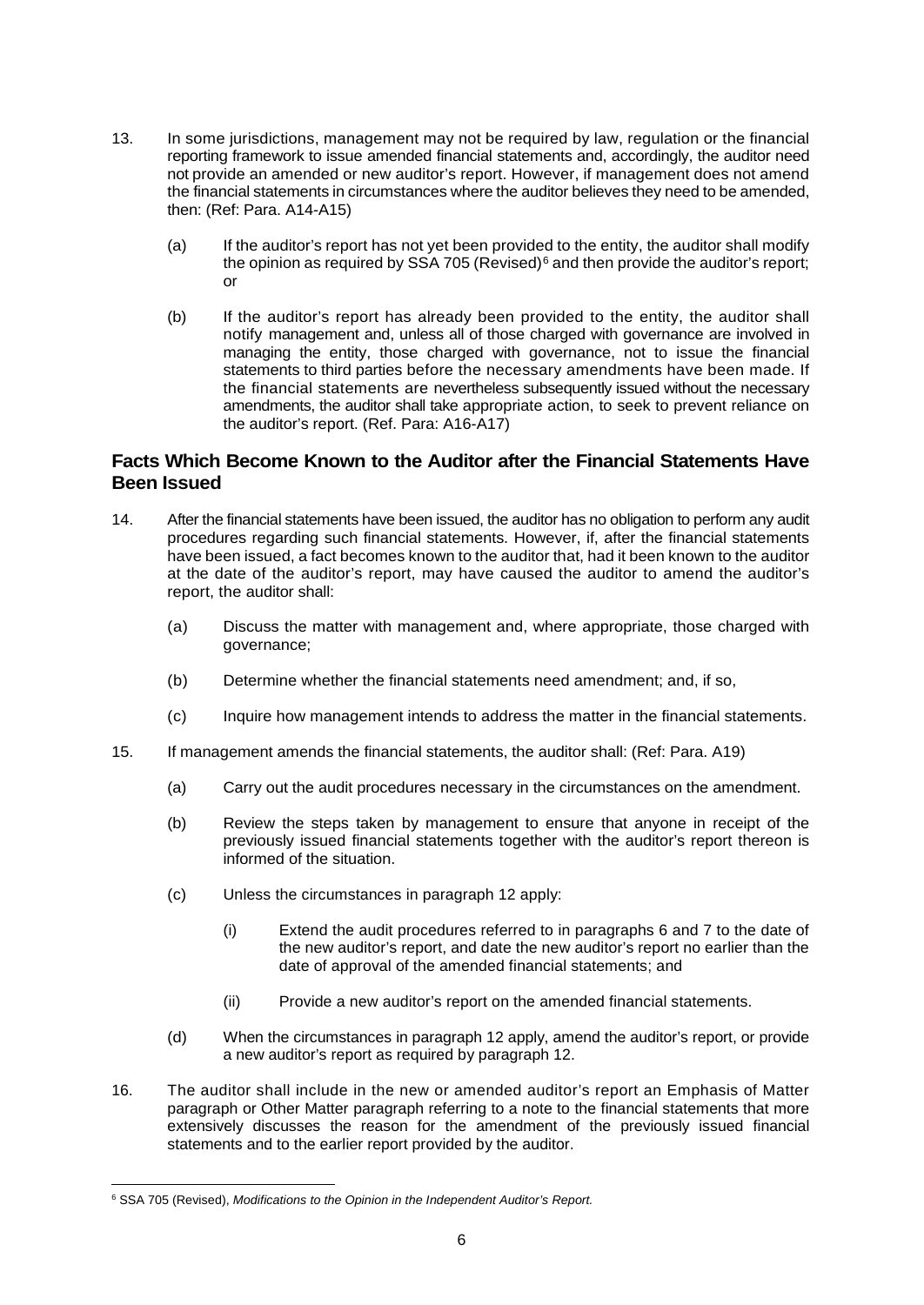17. If management does not take the necessary steps to ensure that anyone in receipt of the previously issued financial statements is informed of the situation and does not amend the financial statements in circumstances where the auditor believes they need to be amended, the auditor shall notify management and, unless all of those charged with governance are involved in managing the entity,<sup>7</sup> those charged with governance, that the auditor will seek to prevent future reliance on the auditor's report. If, despite such notification, management or those charged with governance do not take these necessary steps, the auditor shall take appropriate action to seek to prevent reliance on the auditor's report. (Ref: Para. A20)

**\*\*\***

<u>.</u>

<sup>7</sup> SSA 260 (Revised), *Communication with Those Charged with Governance*, paragraph 13.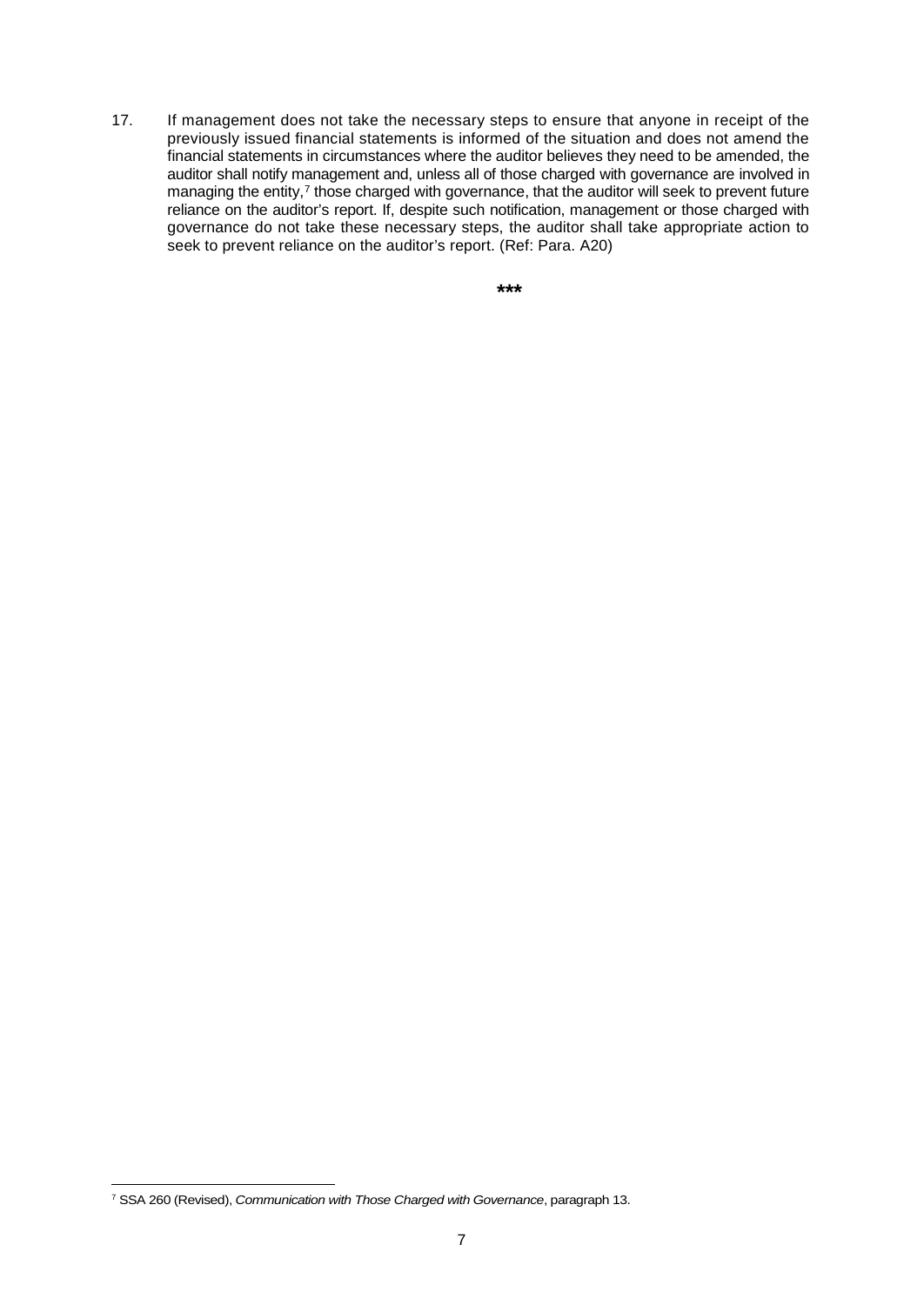# **Application and Other Explanatory Material**

# **Scope of this SSA (Ref: Para. 1)**

A1. When the audited financial statements are included in other documents subsequent to the issuance of the financial statements (other than annual reports that would be within the scope of SSA 720 (Revised)), the auditor may have additional responsibilities relating to subsequent events that the auditor may need to consider, such as legal or regulatory requirements involving the offering of securities to the public in jurisdictions in which the securities are being offered. For example, the auditor may be required to perform additional audit procedures to the date of the final offering document. These procedures may include those referred to in paragraphs 6 and 7 performed up to a date at or near the effective date of the final offering document, and reading the offering document to assess whether the other information in the offering document is consistent with the financial information with which the auditor is associated.8

# **Definitions**

### *Date of Approval of the Financial Statements* (Ref: Para. 5(b))

A2. In some jurisdictions, law or regulation identifies the individuals or bodies (for example, management or those charged with governance) that are responsible for concluding that all the statements that comprise the financial statements, including the related notes, have been prepared, and specifies the necessary approval process. In other jurisdictions, the approval process is not prescribed in law or regulation and the entity follows its own procedures in preparing and finalizing its financial statements in view of its management and governance structures. In some jurisdictions, final approval of the financial statements by shareholders is required. In these jurisdictions, final approval by shareholders is not necessary for the auditor to conclude that sufficient appropriate audit evidence on which to base the auditor's opinion on the financial statements has been obtained. The date of approval of the financial statements for purposes of the SSAs is the earlier date on which those with the recognized authority determine that all the statements that comprise the financial statements, including the related notes, have been prepared and that those with the recognized authority have asserted that they have taken responsibility for those financial statements.

### *Date of the Auditor's Report* (Ref: Para. 5(c))

A3. The auditor's report cannot be dated earlier than the date on which the auditor has obtained sufficient appropriate audit evidence on which to base the opinion on the financial statements including evidence that all the statements that comprise the financial statements, including the related notes, have been prepared and that those with the recognized authority have asserted that they have taken responsibility for those financial statements.<sup>9</sup> Consequently, the date of the auditor's report cannot be earlier than the date of approval of the financial statements as defined in paragraph 5(b). A time period may elapse due to administrative issues between the date of the auditor's report as defined in paragraph 5(c) and the date the auditor's report is provided to the entity.

### *Date the Financial Statements Are Issued (Ref: Para. 5(d))*

A4. The date the financial statements are issued generally depends on the regulatory environment of the entity. In some circumstances, the date the financial statements are issued may be the date that they are filed with a regulatory authority. Since audited financial statements cannot be issued without an auditor's report, the date that the audited financial statements are issued must not only be at or later than the date of the auditor's report, but must also be at or later than the date the auditor's report is provided to the entity.

<sup>-</sup><sup>8</sup> See SSA 200, *Overall Objectives of the Independent Auditor and the Conduct of an Audit in Accordance with Singapore Standards on Auditing*, paragraph 2.

<sup>9</sup> SSA 700 (Revised), paragraph 49. In some cases, law or regulation also identifies the point in the financial statement reporting process at which the audit is expected to be complete.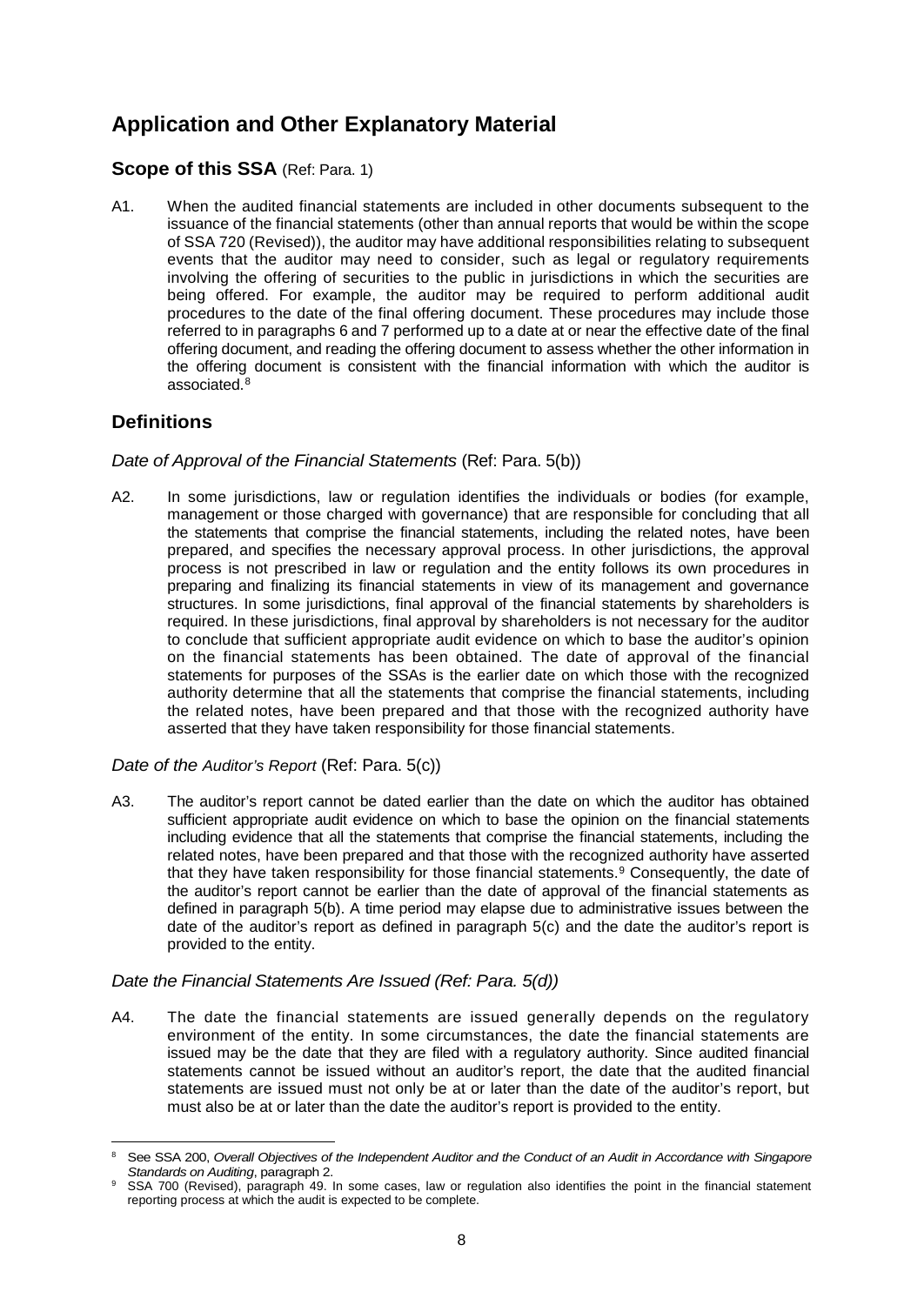Considerations Specific to Public Sector Entities

A5. In the case of the public sector, the date the financial statements are issued may be the date the audited financial statements and the auditor's report thereon are presented to the legislature or otherwise made public.

### **Events Occurring between the Date of the Financial Statements and the Date of the Auditor's Report** (Ref: Para. 6-9)

- A6. Depending on the auditor's risk assessment, the audit procedures required by paragraph 6 may include procedures, necessary to obtain sufficient appropriate audit evidence, involving the review or testing of accounting records or transactions occurring between the date of the financial statements and the date of the auditor's report. The audit procedures required by paragraphs 6 and 7 are in addition to procedures that the auditor may perform for other purposes that, nevertheless, may provide evidence about subsequent events (for example, to obtain audit evidence for account balances as at the date of the financial statements, such as cut-off procedures or procedures in relation to subsequent receipts of accounts receivable).
- A7. Paragraph 7 stipulates certain audit procedures in this context that the auditor is required to perform pursuant to paragraph 6. The subsequent events procedures that the auditor performs may, however, depend on the information that is available and, in particular, the extent to which the accounting records have been prepared since the date of the financial statements. Where the accounting records are not up-to-date, and accordingly no interim financial statements (whether for internal or external purposes) have been prepared, or minutes of meetings of management or those charged with governance have not been prepared, relevant audit procedures may take the form of inspection of available books and records, including bank statements. Paragraph A8 gives examples of some of the additional matters that the auditor may consider in the course of these inquiries.
- A8. In addition to the audit procedures required by paragraph 7, the auditor may consider it necessary and appropriate to:
	- Read the entity's latest available budgets, cash flow forecasts and other related management reports for periods after the date of the financial statements;
	- Inquire, or extend previous oral or written inquiries, of the entity's legal counsel concerning litigation and claims; or
	- Consider whether written representations covering particular subsequent events may be necessary to support other audit evidence and thereby obtain sufficient appropriate audit evidence.

#### *Inquiry* (Ref. Para. 7(b))

- A9. In inquiring of management and, where appropriate, those charged with governance, as to whether any subsequent events have occurred that might affect the financial statements, the auditor may inquire as to the current status of items that were accounted for on the basis of preliminary or inconclusive data and may make specific inquiries about the following matters:
	- Whether new commitments, borrowings or guarantees have been entered into.
	- Whether sales or acquisitions of assets have occurred or are planned.
	- Whether there have been increases in capital or issuance of debt instruments, such as the issue of new shares or debentures, or an agreement to merge or liquidate has been made or is planned.
	- Whether any assets have been appropriated by government or destroyed, for example, by fire or flood.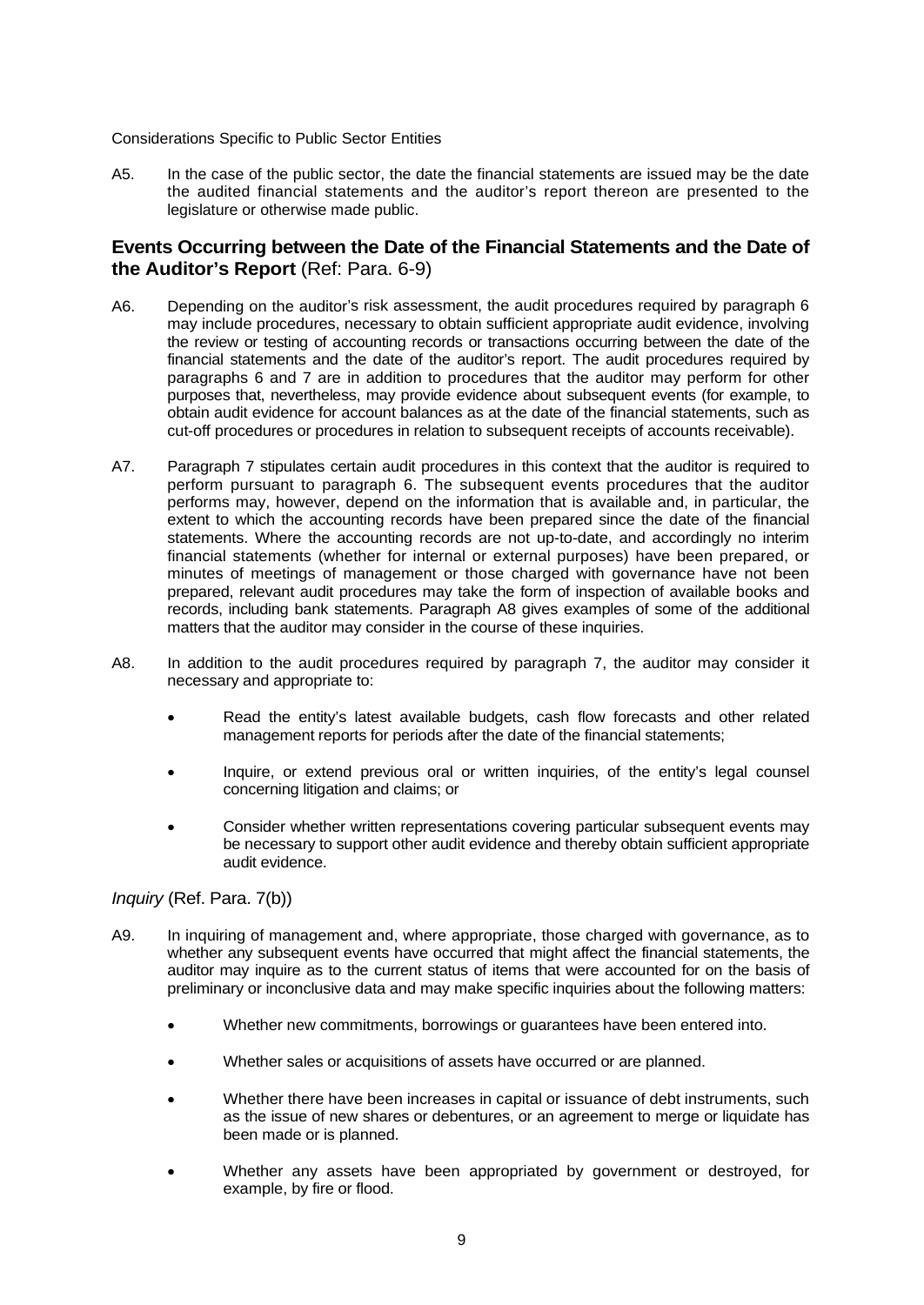- Whether there have been any developments regarding contingencies.
- Whether any unusual accounting adjustments have been made or are contemplated.
- Whether any events have occurred or are likely to occur that will bring into question the appropriateness of accounting policies used in the financial statements, as would be the case, for example, if such events call into question the validity of the going concern assumption.
- Whether any events have occurred that are relevant to the measurement of estimates or provisions made in the financial statements.
- Whether any events have occurred that are relevant to the recoverability of assets.

### *Reading Minutes* (Ref. Para. 7(c))

Considerations Specific to Public Sector Entities

A10. In the public sector, the auditor may read the official records of relevant proceedings of the legislature and inquire about matters addressed in proceedings for which official records are not yet available.

# **Facts Which Become Known to the Auditor after the Date of the Auditor's Report but before the Date the Financial Statements Are Issued**

*Implications of Other Information Obtained after the Date of the Auditor's Report (*Ref: Para 10)

A11. While the auditor has no obligation to perform any audit procedures regarding the financial statements after the date of the auditor's report but before the date the financial statements are issued, SSA 720 (Revised) contains requirements and guidance with respect to other information obtained after the date of the auditor's report, which might include other information obtained after the date of the auditor's report, but before the date the financial statements are issued.

### *Management Responsibility towards Auditor* (Ref: Para. 10)

A12. As explained in SSA 210, the terms of the audit engagement include the agreement of management to inform the auditor of facts that may affect the financial statements, of which management may become aware during the period from the date of the auditor's report to the date the financial statements are issued.10

### *Dual Dating* (Ref: Para. 12(a))

A13. When, in the circumstances described in paragraph 12(a), the auditor amends the auditor's report to include an additional date restricted to that amendment, the date of the auditor's report on the financial statements prior to their subsequent amendment by management remains unchanged because this date informs the reader as to when the audit work on those financial statements was completed. However, an additional date is included in the auditor's report to inform users that the auditor's procedures subsequent to that date were restricted to the subsequent amendment of the financial statements. The following is an illustration of such an additional date:

> "(Date of auditor's report), except as to Note Y, which is as of (date of completion of audit procedures restricted to amendment described in Note Y)."

<sup>&</sup>lt;u>.</u> <sup>10</sup> SSA 210, *Agreeing the Terms of Audit Engagements*, paragraph A24.